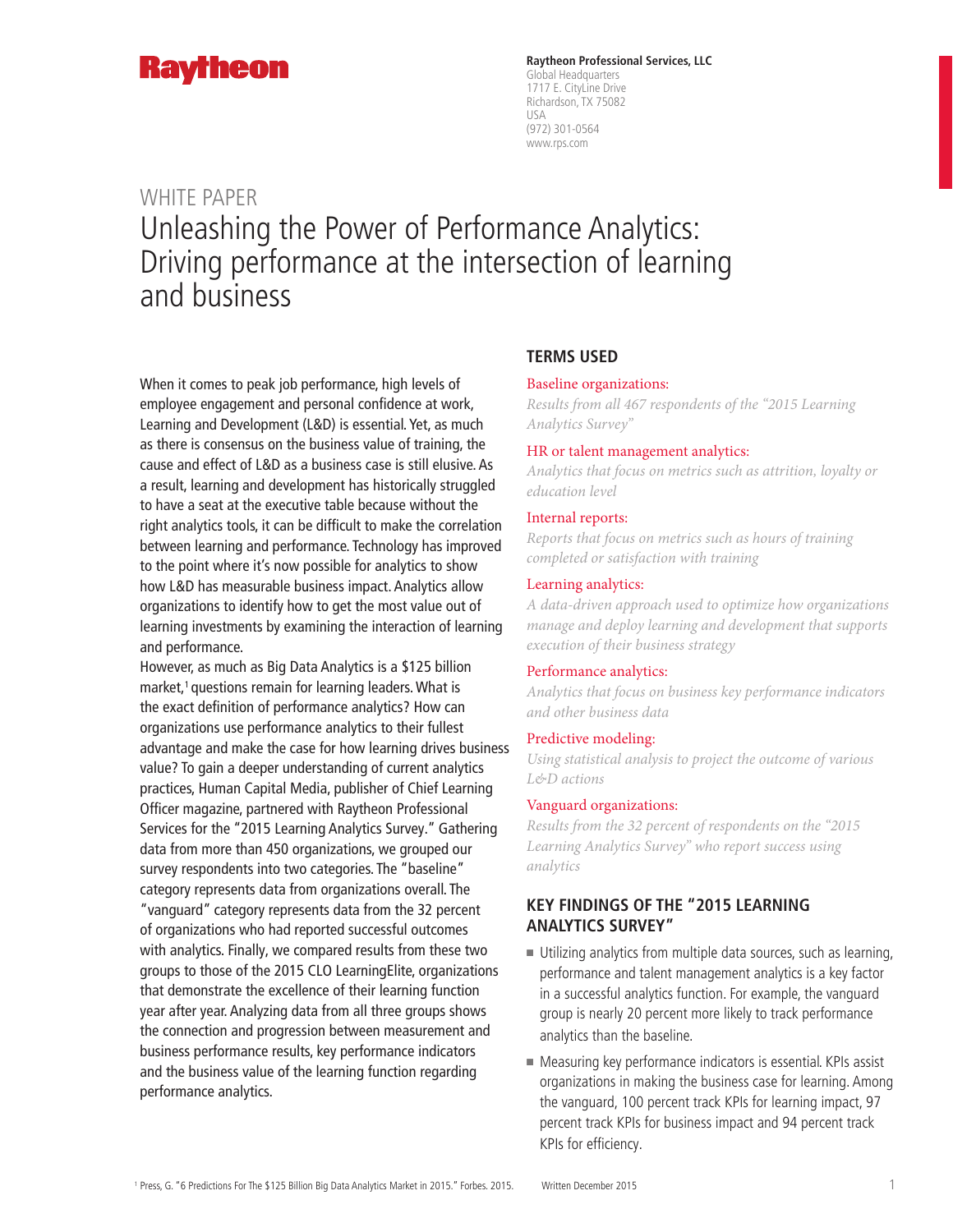- Performance analytics results should be communicated to everyone along the chain of command. While executives are the group most often invested in performance analytics at organizations overall, vanguard organizations communicate performance analytics results more frequently, and further down the chain of command. At vanguard organizations, everyone from C-suite executives to division leaders and line managers request data analytics at least quarterly.
- successful analytics programs drive business value. Both vanguard and LearningElite organizations have used analytics to show positive business outcomes. Vanguard and LearningElite organizations report more successful business impact KPIs in greater numbers than the baseline.

## **COMMON PRACTICES IN PERFORMANCE ANALYTICS: ESTABLISHING A BASELINE**

Before examining best practices in successful analytics functions, we must first establish a baseline: What are organizations currently doing in the field of analytics? What data sources are they pulling from? How frequently and effectively are they using different types of analytics practices? What are the motivations and use cases for analytics? What are examples of challenges and successful business outcomes? Finally, how do organizations plan to grow their analytics capability in the near future?

Identifying data sources and examining the effectiveness of action taken on analytics practices are the first steps to creating our baseline. Organizations have a wide variety of data sources to pull data from, including learning analytics, performance analytics and talent management analytics. Half of all organizations use HR and business data in their analytics, whether it's examining data on attrition or looking at performance review data (Figure 1, p. 3). Technology makes this data always available, so how often and effectively is it utilized? How often is data communicated to senior leaders and others throughout the organization? Currently, the baseline organization uses analytics at a basic level and practices more involved than internal reporting are rare. The most popular analytics practice is the internal reporting of learning metrics from a learning management system, or LMS, which provides data such as hours of training completed or employee training satisfaction, but little else. Deeper analytics practices are in place at few organizations. For example, predictive modeling is the rarest analytical practice, used at only 7 percent of organizations (Figure 2, p. 3). However, when it comes to creating and proving business value,

heavier analytics practices are more effective. While it is the least used, predictive modeling is the most likely to provide effective action. Among those organizations using predictive modeling, 86 percent report a relative success rate, vs. a 51 percent success rate with action on internal reports.

## **MOTIVATIONS AND USE CASES SHOULD ALIGN**

The question then becomes: effective at what? What exactly compels organizations to use analytics and do their use cases and motivations align? The answer is: for the most part. The primary motivations for analytics are to deliver strategic outcomes to the business, rather than strictly focus on compliance. Sixty percent of organizations are driven to use analytics to discover and leverage factors that increase productivity and business performance. Other driving factors include better equipping employees with knowledge and skills (59 percent) and making datadriven decisions on learning investments (47 percent). Clearly, businesses wish to support their learning function with analytical data; however, in many instances practice trumps motivation and just because an organization wants to use analytics to do "X" doesn't mean they are. Take the top motivation — leveraging factors to drive productivity. While more than half of all organizations want to use analytics for this purpose, only a third (34 percent) do. It's a similar story for giving employees the right skills (in use at 41 percent of organizations) and making data-driven decisions (in use at only 37 percent of organizations). While businesses don't necessarily want to use analytics for compliance reasons, a quarter (27 percent) of them do (Figure 5, p. 5).

Why the disconnect between motivation and use? What prevents organizations from using analytics in the manner they choose and in a way that will drive business value? According to survey respondents, the top roadblocks in using analytics are lack of analytical skills within the learning team (50 percent), lack of integration among their various data systems (48 percent) and lack of budget for analytics software and projects (42 percent). We've already seen how many organizations pull data from a wide range of sources, which explains the importance of needing systems to be integrated. Budget is a perennial concern for any and all departments and if organizations are having difficulty sourcing analytics skills, it becomes that much harder to justify an analytics budget.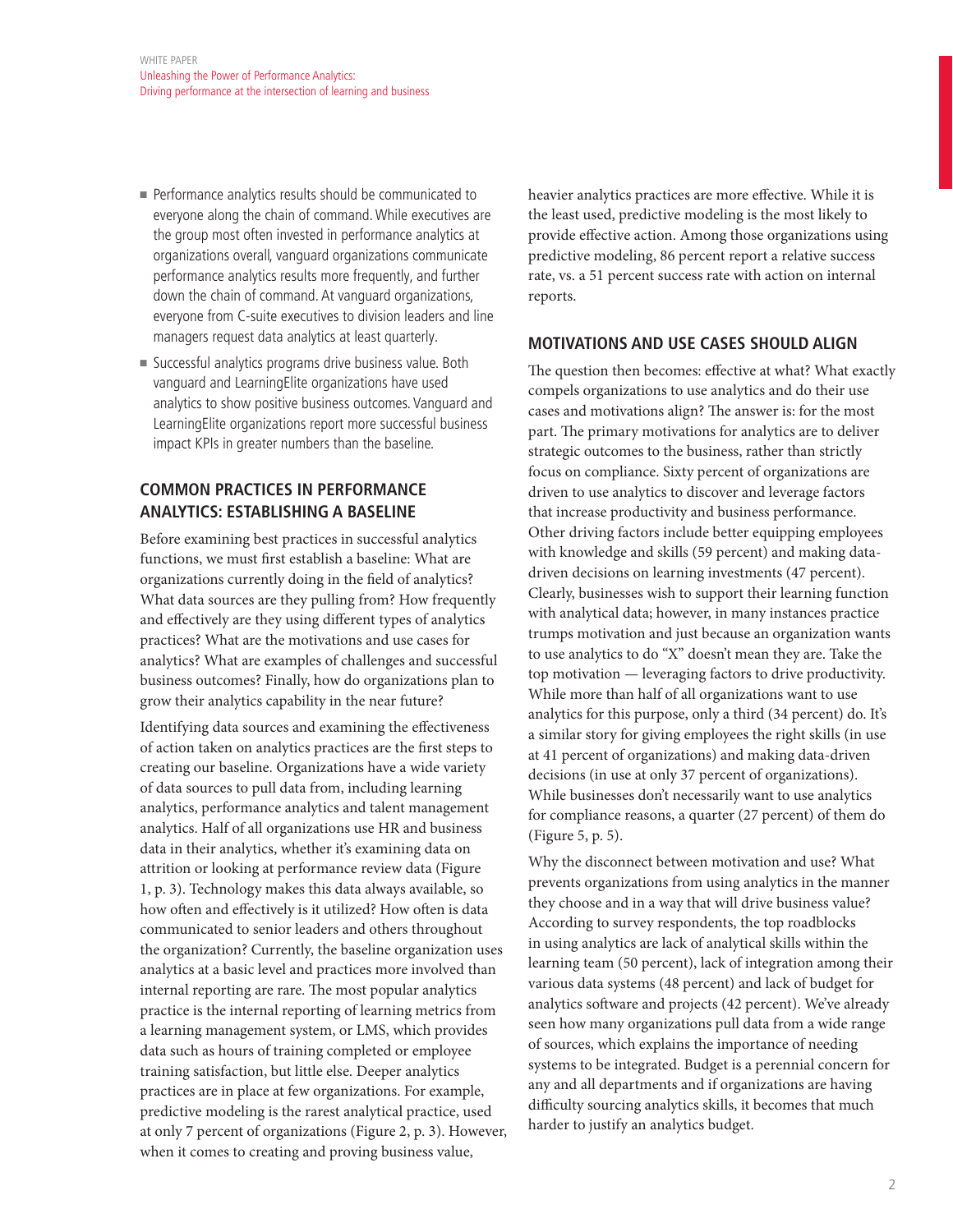# **FIGURE 1** DATA SOURCES USED BY L&D



## **FIGURE 2** ANALYTICS USED OFTEN BY L&D



Whether or not organizations face challenges in using analytics, they're soldiering on in their quest to increase capability. Eight in 10 organizations will increase their analytics capability within the next two years, while the use of analytics software — in use at 17 percent of all organizations — will increase to 50 percent in that same time frame.

Organizations are right to plan on increasing capability and use of software because such increases will help evolve their function to that of a vanguard organization. Vanguard organizations do significantly more with data sources, analytics practices and KPIs than the baseline. To become a vanguard organization and achieve success with the analytics function, organizations must fully embrace performance analytics and align analytics practices to help achieve business goals.

## **PERFORMANCE ANALYTICS AT VANGUARD ORGANIZATIONS: MORE IS BETTER**

Having our baseline established for analytics use at all organizations, let's now look at how vanguard organizations use analytics to drive business value. How do we categorize our analytics vanguard? On the "2015 Learning Analytics Survey," 32 percent of survey respondents reported that their experience in using learning analytics has been either highly or moderately successful. These 32 percent make up our analytics vanguard. When examining data from their responses, patterns emerge on how vanguard organizations use data analytics. What are vanguard organizations doing that other organizations aren't? In a word: more. Vanguard organizations track more data from more sources, measure more KPIs and communicate more to more leaders. As a result they experience more success and more organizational outcomes, with fewer roadblocks along the way.

## **PULLING FROM MORE DATA SOURCES**

Vanguard organizations pull in data from all sources at rates higher than the baseline. They are 14 percent more likely to use learning analytics, 18 percent more likely to pull from performance analytics and 6 percent more likely to pull in data from HR or talent management analytics (Figure 1). The sources of data vanguard organizations are pulling from are less transactional and not strictly tied to the LMS, although they are more likely than the baseline to use LMS data as well. Sources of data matter, and the business data vanguard organizations bring in from performance analytics is especially crucial, as it helps them make the connection between learning and business outcomes.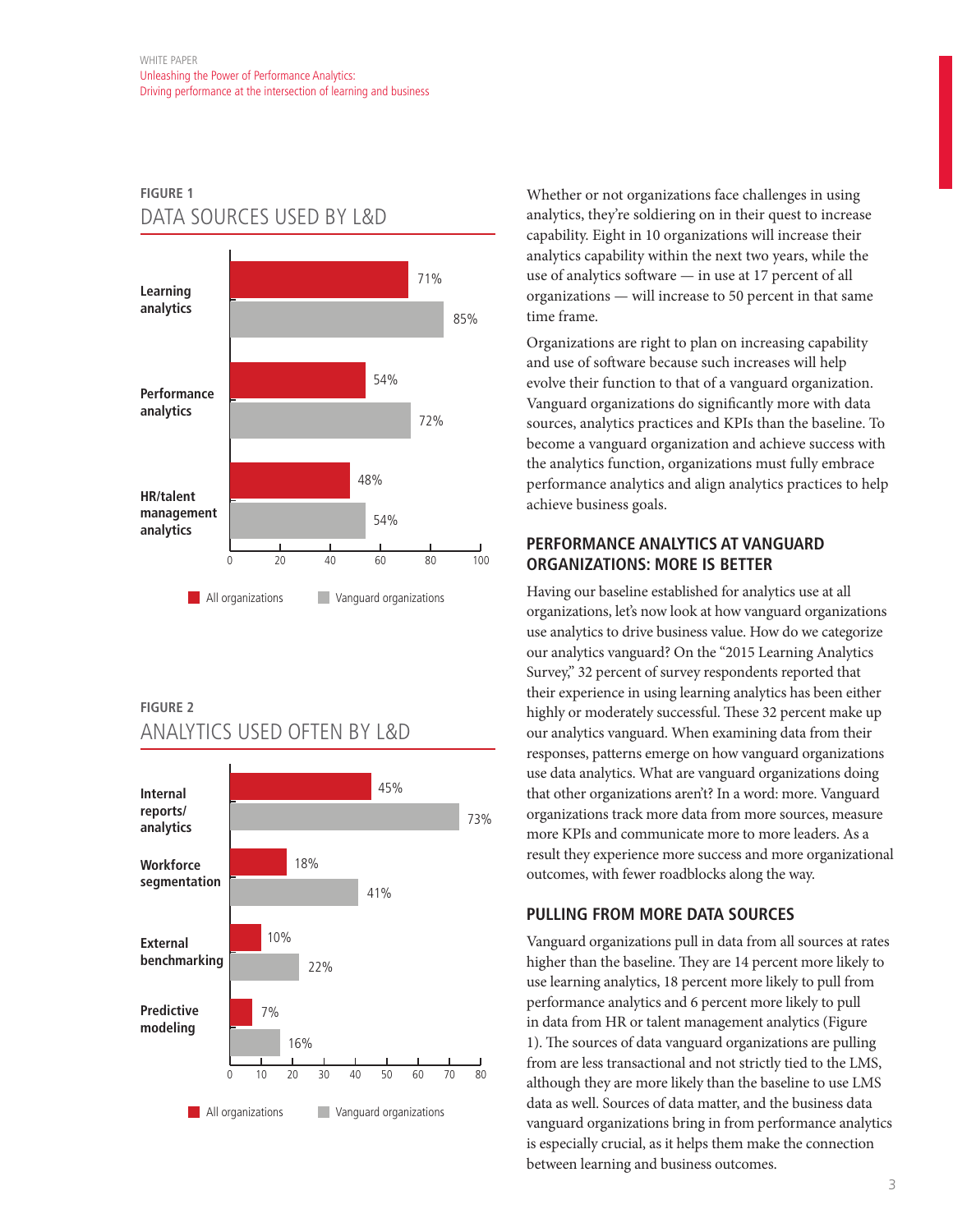# **FIGURE 3** EFFECTIVE ACTION TAKEN ON ANALYTICS



### **FIGURE 4**

# ORGANIZATIONAL MEMBERS REQUESTING DATA ANALYTICS AT LEAST QUARTERLY



## **TAKING EFFECTIVE ACTION ON ANALYTICS**

It's not enough that organizations pull data from multiple sources; to have an effective analytics strategy, businesses must also use a wide variety of analytics, which will help them take effective action. Once again, vanguard organizations use more analytics practices than the baseline (Figure 2, p. 3) and report effective action taken in greater numbers (Figure 3). We've already seen how the types of analytics used can be basic (internal reports) or advanced (predictive modeling), with the baseline reporting the greatest success on effective action taken from predictive modeling. Vanguard organizations mirror this success and in greater numbers. In the case of predictive modeling, all vanguard organizations using this type of analytics report taking effective action.

## **COMMUNICATING ACTION ACROSS THE ORGANIZATION**

Another key factor as to why vanguard organizations are successful lies in how that information is communicated. For data to be of use, it should be made available to people throughout the chain of command. Communicating the positive outcomes of analytics encourages leadership buyin for the learning function, and managers and executives must understand how learning outcomes align with organizational goals and business performance results. At vanguard organizations, senior, mid-level and front-line leaders request data analytics more often than the baseline (Figure 4). The more often stakeholders request data, the better they can use that data to make informed decisions about learning investments for the workforce. Which begs the question: Why are leaders at vanguard organizations more engaged with data analytics? The answer is partly due to how such data is packaged. Whether delivered in person, written in a report or made available through a dashboard, vanguard organizations use every communication channel available to them more often than the baseline. Learning teams at vanguard organizations know how to package data analytics for easy consumption and they sell the results of their analytics programs to leadership with greater success. Enabling business leaders to understand how data analytics drives value is also of critical importance. Thirty-six percent of all organizations report that lack of management experience in effectively using analytics is a roadblock; this is only an issue for 25 percent of vanguard organizations.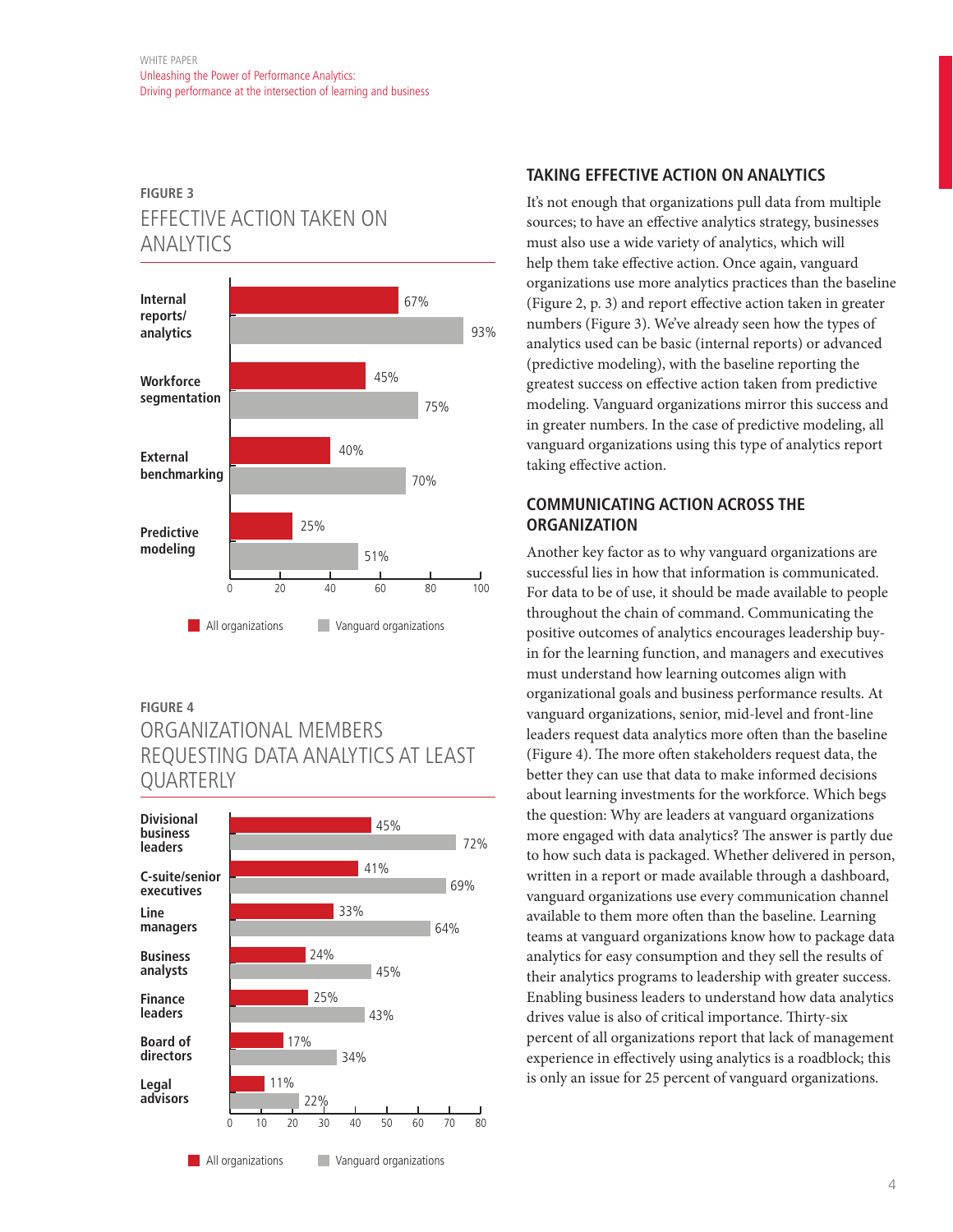## **FIGURE 5** USE CASES



## **FIGURE 6** ROADBLOCKS



## **MOTIVATIONS AND USE CASES ALIGN BETTER AT VANGUARD ORGANIZATIONS**

When it comes to use cases, vanguard organizations use analytics for more purposes and use analytics to problem solve for L&D. Part of the reason vanguard organizations can translate their use of analytics into effective action relates to what they use analytics for. Vanguard organizations are likely to use analytics for strategic use cases in much higher numbers than the baseline. For example, vanguard organizations are 20 percent more likely to use analytics to make data-driven decisions about learning investments than the baseline (Figure 5). The vanguard isn't more likely to use analytics for compliance either; their compliance use case rates are similar to the baseline. By using data analytics to support long-term strategy, L&D is better positioned to help the learning function make an impact on the business.

## **CHALLENGES AND SUCCESSES AT VANGUARD ORGANIZATIONS**

While success doesn't eliminate roadblocks entirely, vanguard organizations experience fewer roadblocks than the baseline. Common roadblocks such as lack of analytics skills within the learning team and lack of budget are faced by fewer vanguard organizations than the baseline. A notable exception is lack of integration between data systems, which appears to be a universal challenge and is just as much of an issue for those who do learning analytics well. As organizations look to grow their learning analytics capabilities, having an integrated system that can pull from multiple data sources should be a top priority (Figure 6).

With regard to business outcomes, vanguard organizations are more likely to deliver increased business value — and on the harder business metrics. Increased skills, increased productivity, increased quality of products or services — vanguard organizations report success in all these metrics far greater than the baseline (Figure 7, p. 6). With greater leadership buy-in come fewer roadblocks and improved organizational outcomes as a result. Vanguard organizations aren't content with their current successes either. While 80 percent of all organizations plan to increase capability within the next two years, 85 percent of vanguard organizations will also increase capability. In addition the number of vanguard organizations using analytics software (currently 33 percent) will reach 69 percent in the next two years. Having experienced success in using analytics for L&D, vanguard organizations are hungry for more success and eager to use analytics to drive strategic organizational outcomes.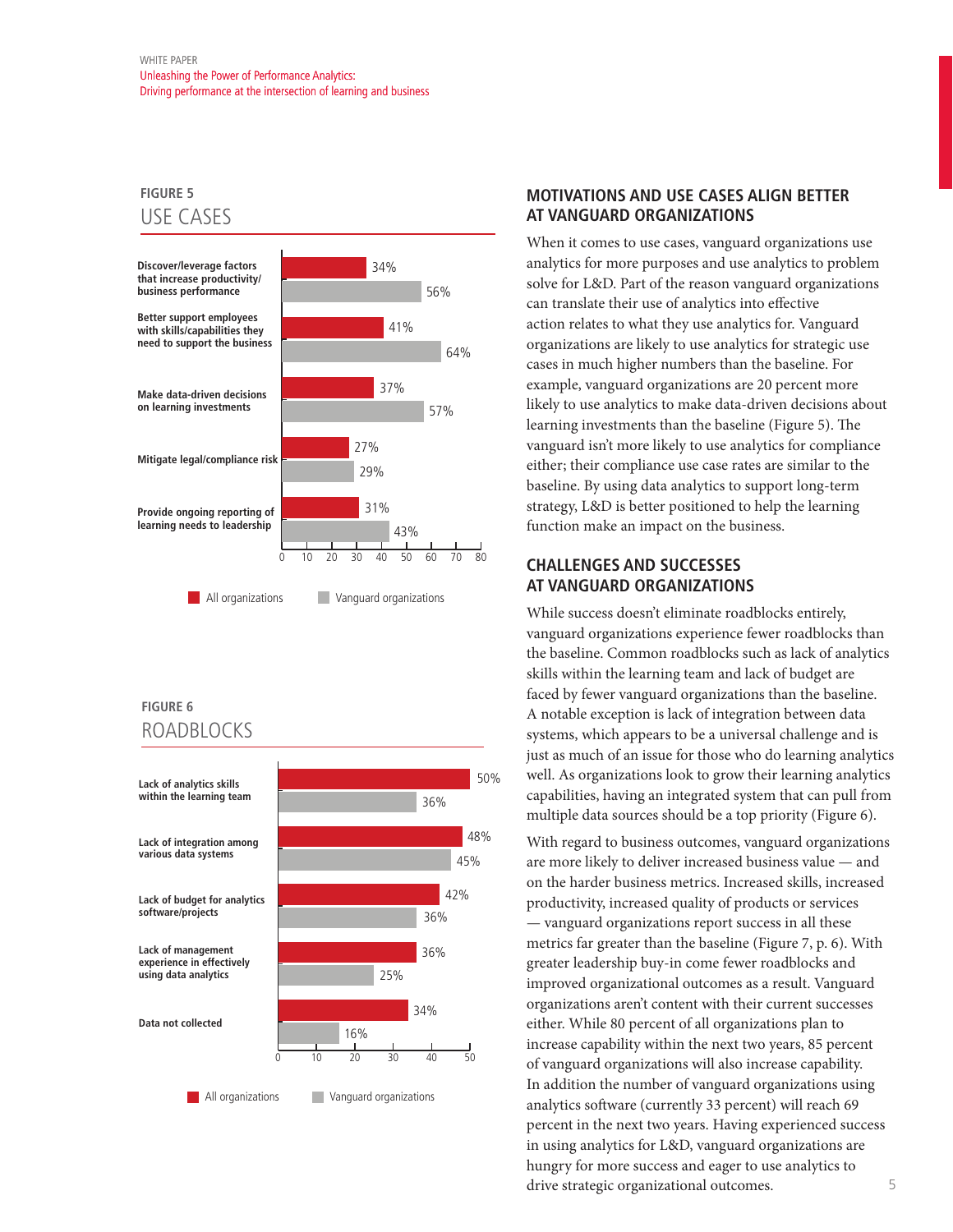# **FIGURE 7** BUSINESS OUTCOMES FROM LEARNING ANALYTICS



## **FIGURE 8** TOP KPIs FOR LEARNING IMPACT



## **PERFORMANCE ANALYTICS AT LEARNINGELITE ORGANIZATIONS: BEST OF THE BEST**

For all their success, organizations can't and shouldn't be content with simply being in the analytics vanguard. While they are ahead of the curve regarding using performance analytics to make the business case for learning programs, there is still much for them to do. For all their successes, one group is still ahead of our vanguard organizations in making the business case for learning: the LearningElite.

For the past five years, Chief Learning Officer magazine has conducted the LearningElite program, an annual peer reviewed benchmarking analysis of how top organizations manage their learning function. When examining KPI data from the 2015 LearningElite and comparing that data to results from the "2015 Learning Analytics Survey," clear goals emerge for organizations hoping to get the most of their learning analytics programs. While vanguard organizations measure KPIs more often than the baseline, LearningElite organizations measure all KPIs even more often. This is especially true of business impact KPIs, where the rate of measurement is near 90 percent of LearningElite organizations for certain KPIs (Figure 8; Figures 9, 10, p. 7). Organizations wishing to get the most out of their analytics programs should examine how well they track KPIs for learning efficiency, learning impact and business performance results and how effectively they align their motivations and use cases with business outcomes.

## **MOVING FORWARD**

Successful performance analytics is a multi-step process. Reporting capability alone or tracking the number of classes employees take through the company LMS will not create a successful analytics function, nor will it make the business case for learning. To become a vanguard organization, L&D must pull in data from as many sources as possible, communicate the outcomes to all levels of the organization in an easily digestible way, use data to take effective action and measure as many KPIs as possible. Becoming a vanguard organization is only the first step; to go further — as LearningElite organizations do — businesses must consistently track KPIs for learning efficiency, learning impact and business performance results and use that data to make sound investments in learning and development that directly impact the business. Organizations that align their analytics to organizational goals will see business performance results emerge in the form of increased employee skills and higher engagement.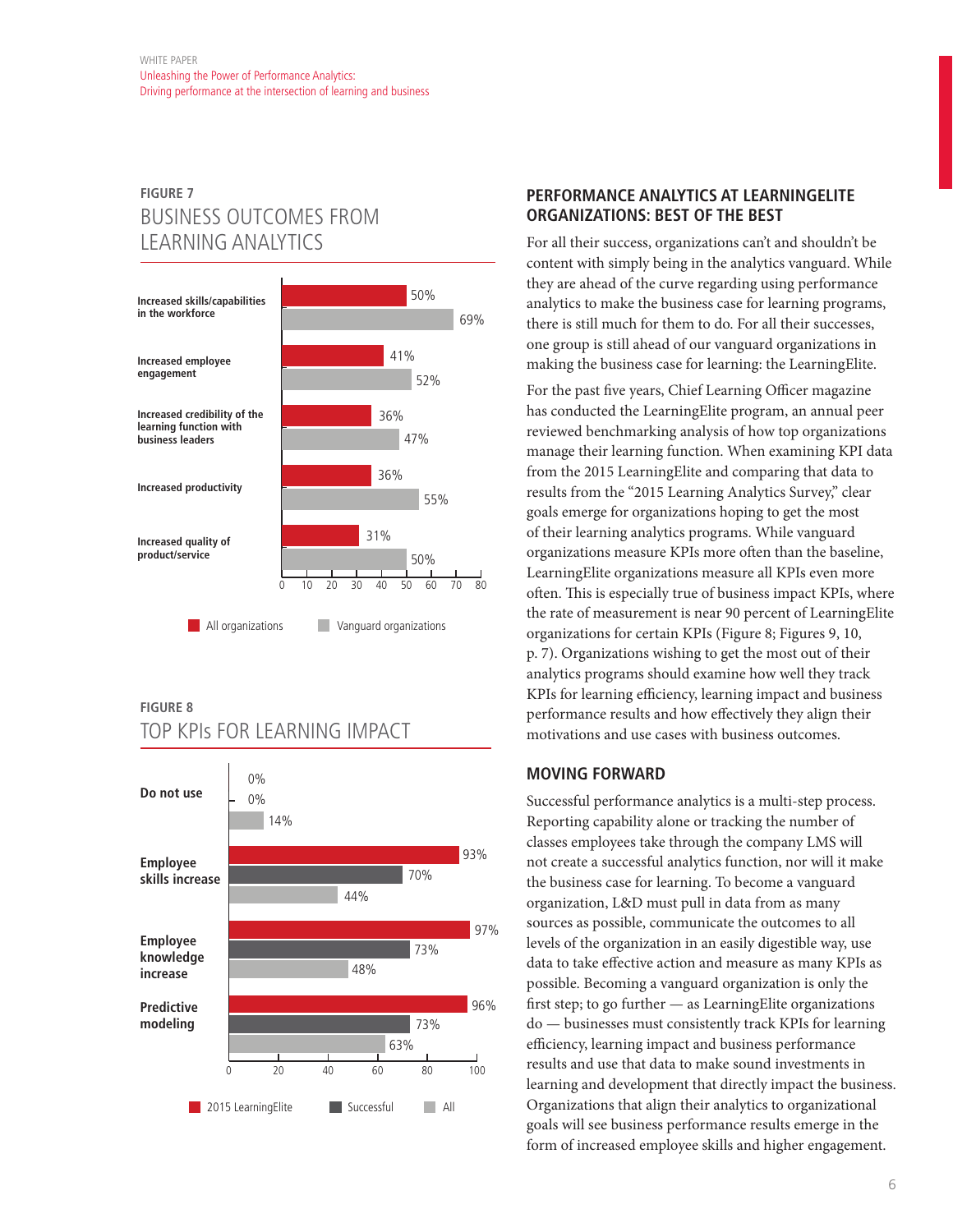# **FIGURE 9** TOP KPIs FOR EFFICIENCY



## **FIGURE 10**

# TOP KPIs FOR BUSINESS IMPACT



By leveraging the power of performance analytics, organizations will drive business performance through learning, increasing engagement throughout the enterprise and adding to their bottom line at the same time.

## **ABOUT**

### **Raytheon Professional Services**

Raytheon Professional Services (RPS) is a global provider of learning solutions and services. RPS helps businesses meet their critical objectives by designing, implementing and managing efficient and effective training solutions that improve the performance of their global workforce. Transforming learning with data analytics, technology and innovation, RPS offers high consequence training expertise across industries and provides services to clients in over 100 countries and 28 languages. RPS is part of Raytheon Company, a technology and innovation leader specializing in defense, security and civil markets throughout the world, with 61,000 employees worldwide and 2014 sales of \$23 billion.

#### **For more about Raytheon Professional Services visit us at rps.com and follow us on Twitter @RaytheonRPS.**

### **Chief Learning Officer**

Chief Learning Officer magazine is the foremost resource in the rapidly growing industry of workforce learning and development. The magazine provides them with constant access to reliable, relevant information, as well as forums for connecting with other global learning leaders.

#### **Human Capital Media**

The Human Capital Media (HCM) Research and Advisory Group is the research division of Human Capital Media, publisher of Chief Learning Officer, Talent Management and Workforce magazines. The Research and Advisory Group specializes in partnered custom content solutions customizable and proprietary deliverables that integrate seamlessly with existing sales and marketing programs. Creating custom content and presenting thought leadership research are all part of the Research and Advisory Group's focus.

If you have any questions, contact Sarah Kimmel, vice president of research and advisory services: skimmel@humancapitalmedia.com.